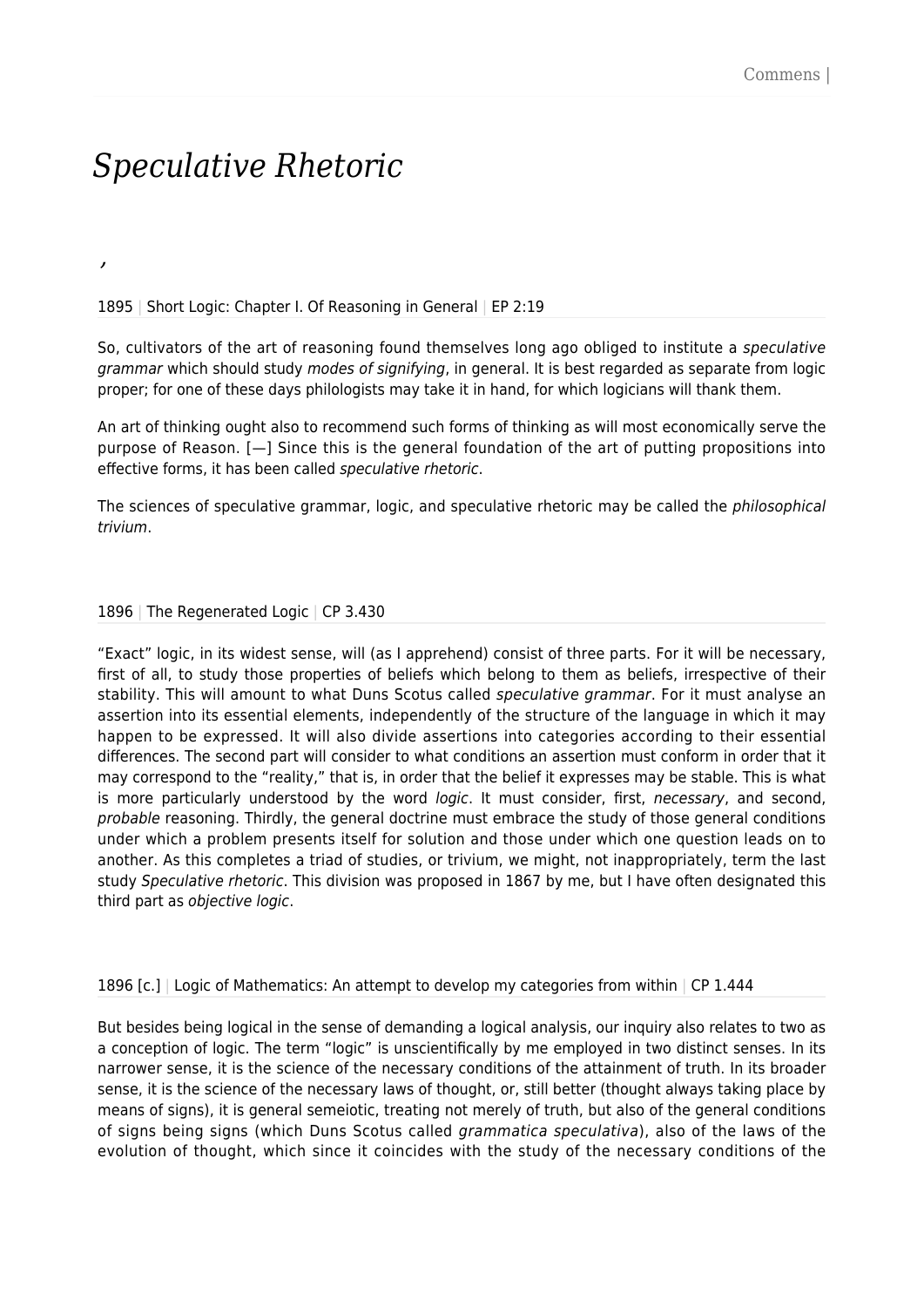transmission of meaning by signs from mind to mind, and from one state of mind to another, ought, for the sake of taking advantage of an old association of terms, be called rhetorica speculativa, but which I content myself with inaccurately calling objective logic, because that conveys the correct idea that it is like Hegel's logic.

## 1902 | Minute Logic: Chapter I. Intended Characters of this Treatise | CP 2.93

Logic is the science of the general necessary laws of Signs and especially of Symbols. As such, it has three departments. Obsistent logic, logic in the narrow sense, or Critical Logic, is the theory of the general conditions of the reference of Symbols and other Signs to their professed Objects, that is, it is the theory of the conditions of truth. Originalian logic, or Speculative Grammar, is the doctrine of the general conditions of symbols and other signs having the significant character. It is this department of general logic with which we are, at this moment, occupying ourselves. Transuasional logic, which I term Speculative Rhetoric, is substantially what goes by the name of methodology, or better, of methodeutic. It is the doctrine of the general conditions of the reference of Symbols and other Signs to the Interpretants which they aim to determine…

# 1902 | Minute Logic: Chapter I. Intended Characters of this Treatise | CP 2.105-109

All this brings us close to Methodeutic, or Speculative Rhetoric. The practical want of a good treatment of this subject is acute.

 $[-]$ 

In coming to Speculative Rhetoric, after the main conceptions of logic have been well settled, there can be no serious objection to relaxing the severity of our rule of excluding psychological matter, observations of how we think, and the like. The regulation has served its end; why should it be allowed now to hamper our endeavors to make methodeutic practically useful? But while the justice of this must be admitted, it is also to be borne in mind that there is a purely logical doctrine of how discovery must take place, which, however great or little is its importance, it is my plain task and duty here to explore.

## 1902 | Minute Logic: Chapter I. Intended Characters of this Treatise | MS [R] 425:117-118

That our thoughts are signs is an old and familiar doctrine. I show that it is only in so far as thoughts are signs, and particularly […] symbols, that they become subjects of logic; and further that the rules of logic are applicable to all symbols. Accordingly by regarding logic as a science of signs or formal semeiotic, and in the main as a science of symbols, or formal symbolic, we accurately cover its subject matter, and at the same time insure ourselves against all risk of being led astray into psychology. The word formal, in this connection, signifies that only the general conditions to which signs ought to conform are to be considered.

But those conditions may be distinguished into three kinds, leading to a corresponding distinction between three departments of logic, in its wider sense; or Formal Semeiotic. Namely the conditions are either, first, such as must be fulfilled in order that an object may be a sign at all; second, such as must